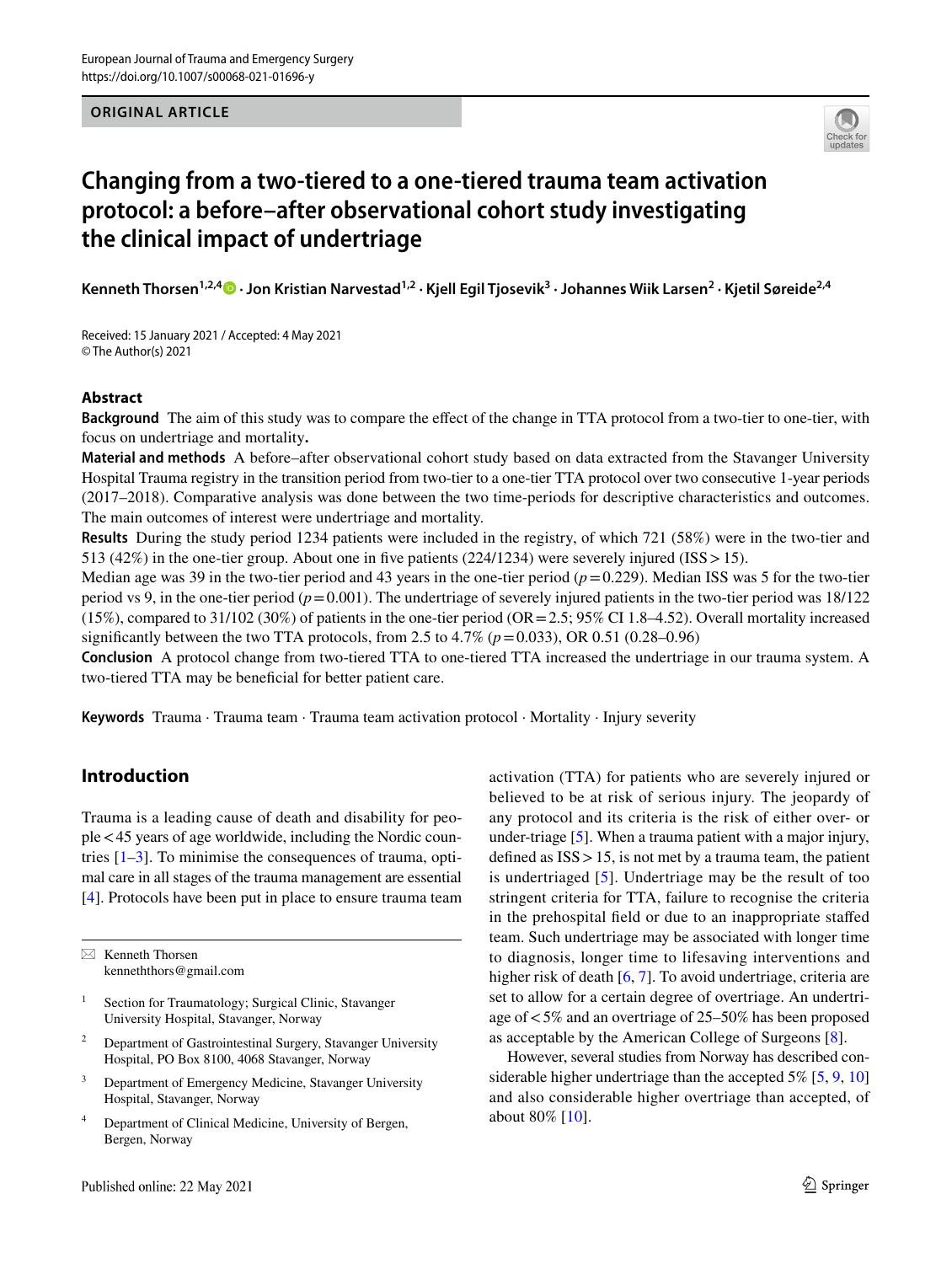A previous report found a favourable efect of revising TTA to a two-tiered team protocol, with a regular full 13-member team activation for all major trauma and a reduced team given specifc criteria for TTA [[5\]](#page-8-3). The twotier protocol led to a signifcant reduction in undertriage from 28.4 to 19.1% after system revision. However, with mandated implementation of a national trauma plan, the institutional TTA protocol was returned to a one-tier TTA, without good data to support this decision. Hence, the current study was designed to evaluate the efect of going back to a one-tier protocol from the previously reported two-tier TTA.

The aim of this study was to compare two time periods before and after TTA protocol change with focus on the impact on undertriage, characteristics of undertriaged patients and mortality.

# **Material and methods**

#### **Ethics**

This study was accepted as a quality improvement project by the personal data officer in Stavanger University Hospital. The SUH trauma registry also has approval from the personal data officer as a quality registry.

### **Study design**

A retrospective, consecutive, observational cohort based on a before-and-after evaluation of two time periods, the "before-period" with a two-tier system compared the "after-period" following system revision back to a one-tier TTA. The study is performed and reported according to the STROBE guidelines where applicable [\[11](#page-8-9)].

#### **Study population**

All data were extracted from the Stavanger University Trauma registry from 2017 to 2018.

For the undertriaged patients the electronic patient journals were also investigated with regards to identifying potential relative trauma criteria present in the patient chart.

The Stavanger region serves a population of about 370.000 people and receives injured patients from about 500.000 inhabitants in a wider catchment area. Annually, about 550 patients are admitted to SUH for suspected or potentially severe trauma and about one in five of the admitted patients have an ISS>15. Since January 1, 2004 a formal trauma registry has been in place, including all patients admitted with a trauma alarm and patients with an  $ISS \geq 9$ not receiving a trauma alarm from pre-set criteria [\[12](#page-8-10)].

Patients admitted to the emergency department without trauma team activation but who are found to have an Injury Severity Score (ISS)>9 on diagnostic screening or, have a penetrating injury to the head/neck/torso proximal to the elbow or knee, head injury with Abbreviated Injury Scale  $(AIS) \ge 3$  or  $\ge 2$  proximal long bone fractures are registered in the trauma registry by the trauma registrars. Patients with mild head injuries or isolated femoral neck fractures are not routinely included in the registry.

Patients with a trauma alarm found to have only a medical issue were excluded. Patients found dead at scene were also excluded.

#### **Defnition of time periods**

The before period was set from January 1st to December 31st, 2017. In this period a two-tier TTA protocol was used, as previously described [[5\]](#page-8-3). A full TTA (13 team members) was initiated after prespecifed criteria. A reduced TTA (surgeon on-call+ED staf) was initiated according to a limited set of criterias, described previously [\[5](#page-8-3)].

The after period was from January 1st to December 31st, 2018. In this period a one-tier protocol with only a full TTA, was applied.

## **Defnitions**

Severe injuries were defned as an injury severity score  $(ISS) > 15$  [[13\]](#page-8-11). The Association for the Advancement of Automotive Medicine—Abbreviated Injury Scale 1990 revision, update 98 (AIS 98) [\[14](#page-8-12)] was used, since this version derived the ISS>15 threshold for defning major trauma.

#### **Over‑ and under‑triage**

Overtriage is defned as any TTA for trauma patients with an  $ISS \leq 15$ . Undertriage is defined as the lack of TTA for a trauma patient with a severe injury defned by an ISS>15 [[8\]](#page-8-6).

#### **Statistics**

Statistical analysis was performed with The Statistical Package for Social Sciences, SPSS® version 26 for Mac (IBM, Armonk, New York, USA).

Descriptive analysis was performed with Chi-squared test or Fisher's exact, where appropriate for categorical variables and Kruskal–Wallis test or Mann–Whitney *U* test for continuous variables.

All tests are two-sided and a  $p$  value of <0.05 deemed statistically signifcant.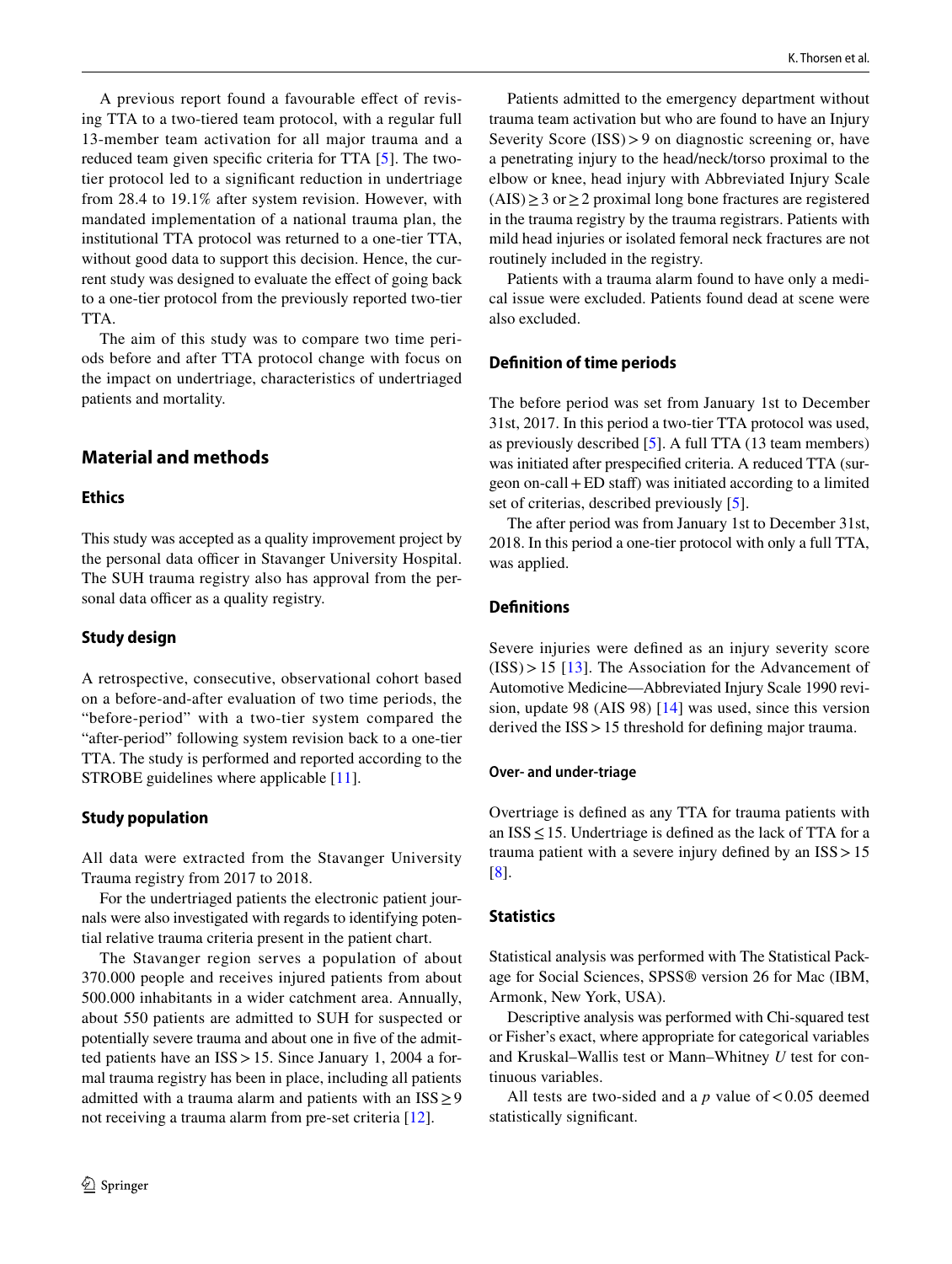## **Results**

The patient inclusion criteria are shown in the flow chart (Fig. [1\)](#page-2-0), resulting in 1234 patients in total, divided in 721 patients in the two-tier period versus 513 patients in the onetier period. Patient characteristics comparing the one-tier versus two-tier period are shown in Table [1](#page-3-0) and composition of the trauma team in Table [2.](#page-3-1)

Median ISS was 5 for the two-tier period vs 9, in the onetier period ( $p = 0.001$ ).

A total of 224 patients had an ISS > 15 and 49/224 (21.9%) were undertriaged.

Of the patients with  $ISS > 15$ ,  $18/122$  (14.8%) of patients were undertriaged in the two-tier period compared to 31/102 (30.4%) in the one tier period (*p*=0.002, OR 2.5 (95% CI  $1.4-4.5$ ).

The under- and overtriage per cohort, as well as the associated mortality is given in Table [3.](#page-3-2)

All the undertriaged patients had a blunt trauma mechanism and no diference in undertriage between gender was encountered  $(p=0.899)$ .

Undertriaged patients were further characterised by a median age of 66, while those who were not undertriaged had a median age of 38 ( $p < 0.001$ ).

#### <span id="page-2-0"></span>**Fig. 1** Patient fow chart

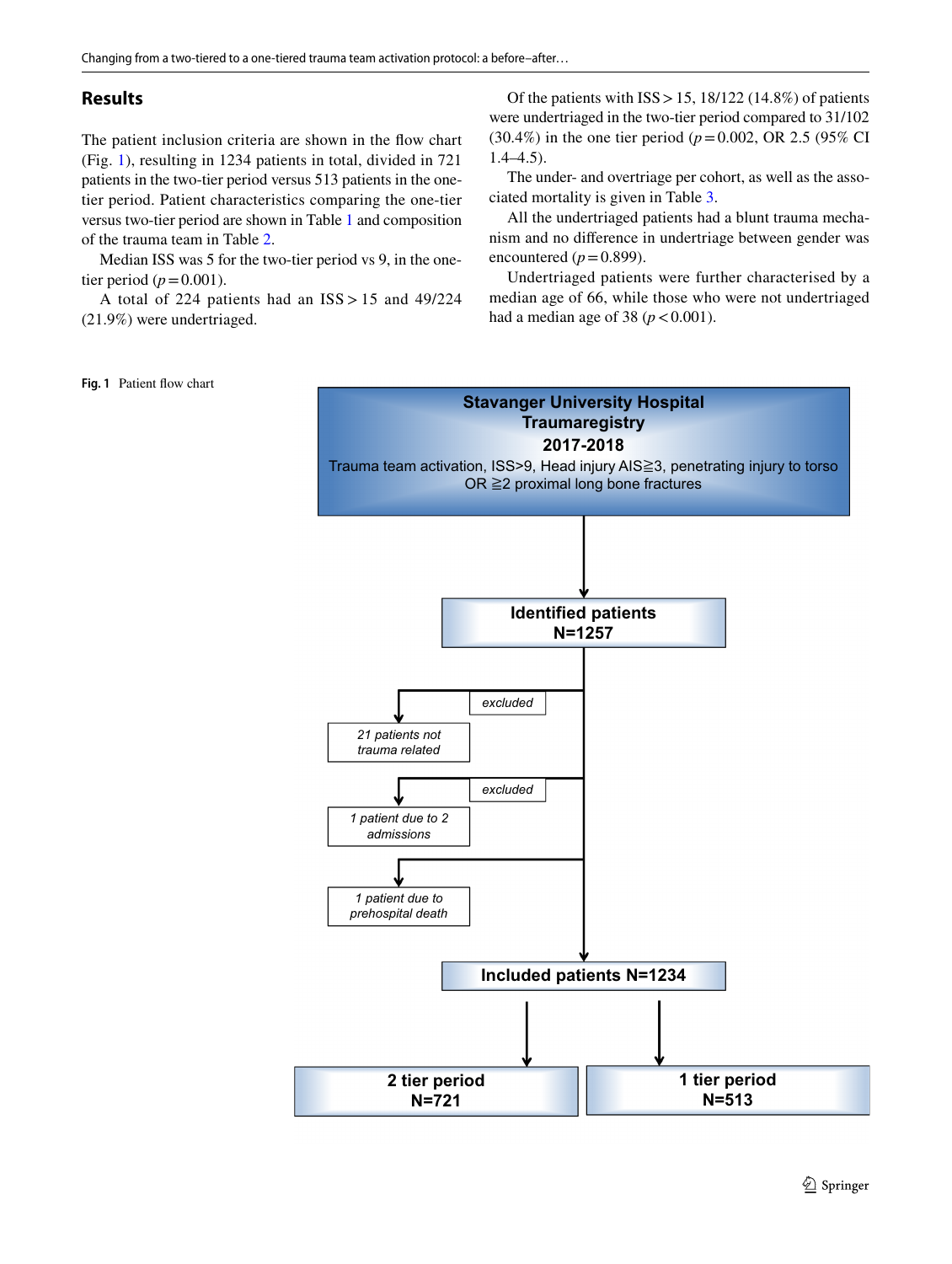<span id="page-3-0"></span>

|         | <b>Table 1</b> Comparison of patients |
|---------|---------------------------------------|
|         | in the 2-tier vs 1-tier TTA           |
| cohorts |                                       |

| Category                           | Total       | 2-tier TTA    | 1-tier TTA    | $\boldsymbol{P}$ | OR (95% CI)                   |
|------------------------------------|-------------|---------------|---------------|------------------|-------------------------------|
| Period, $n$ $(\%)$                 | 1234 (100%) | 721 (58%)     | 513 (38%)     | < 0.001          |                               |
| Gender                             |             |               |               |                  |                               |
| Female, $n$ $(\%)$                 | 413 (33.5%) | 233 (32.2%)   | 180 (35.2%)   |                  |                               |
| Male, $n(\%)$                      | 821 (66.5%) | 488 (67.8%)   | 333 (64.8%)   |                  | $0.272$ $0.9$ $(0.7-1.1)$     |
| Age (years)                        |             |               |               |                  |                               |
| Median, range                      | $40(0-106)$ | $39(0-106)$   | $43(0-99)$    | 0.229            |                               |
| Elderly ( $\geq 60$ years), n (%)  | 315         | 170           | 145           | 0.068            | $1.3(1.0-1.6)$                |
| Injury severity                    |             |               |               |                  |                               |
| ISS, median (range)                | $5(1-75)$   | $5(1-75)$     | $9(1-75)$     | < 0.001          |                               |
| Severe injury (ISS > 15), $n$ (%)  | 224 (18.2%) | $122(16.9\%)$ | $102(19.9\%)$ | 0.183            | $1.2(0.9-1.6)$                |
| NISS median (range)                | $6(1-75)$   | $6(1-75)$     | $9(1-75)$     | 0.001            |                               |
| Severe injury (NISS > 15), $n$ (%) | 314 (25.4%) | $170(23.6\%)$ | 144 (28%)     | 0.074            | $1.3(1.0-1.6)$                |
| Trauma mechanism                   |             |               |               |                  |                               |
| Blunt                              | 1198 (97%)  | 689 (95.6%)   | 489 (95.3%)   |                  | $0.642 \quad 1.1 \ (0.7-1.9)$ |
| Penetrating                        | 62 $(5%)$   | 34 (4.7%)     | 28 (5.4%)     |                  | $0.9(0.5-1.4)$                |
| Mechanism of injury                |             |               |               |                  |                               |
| Traffic, $n$ $(\%)$                | 544 (44%)   | 331 (46%)     | 213 (41%)     | 0.121            | $1.2(1.0-1.5)$                |
| Fall, $n(\%)$                      | 579 (47%)   | 366 (51%)     | 213 (42%)     | 0.001            | $1.5(1.2-1.8)$                |
| Violence, $n(\%)$                  | 64 (5.2%)   | 35(5%)        | 29 (6%)       | 0.809            | $0.9(0.5-1.4)$                |

<span id="page-3-1"></span>**Table 2** Trauma team composition

| Full team             | Reduced team        |
|-----------------------|---------------------|
| Team leader surgeon   | Team leader surgeon |
| Orthopaedic surgeon   | Orthopaedic surgeon |
| Anaesthetist          | Two ED nurses       |
| Nurse anaesthetist    |                     |
| Radiologist           |                     |
| Two radiographers     |                     |
| Three ED nurses       |                     |
| Theatre nurse         |                     |
| Laboratory technician |                     |
| Orderly               |                     |

When comparing those undertriaged with patients not undertriaged, the patients  $> 65$  years of age were more likely to be undertriaged  $(p < 0.001)$ , OR 4.5 (95% CI 2.5–8.0) constituting 25/49 (51%) of the undertriaged patients, while the age group>65 years only constituted 249/1234 (20%) of the total trauma population. Univariate analyses of associations with undertriage is shown in Table [4.](#page-4-0)

Most of the undertriaged patients had a relative criteria present. Key elements of every undertriaged patient is shown in Table [5.](#page-5-0)

It was more likely for patients with fall as trauma mechanism compared to patients without fall as traumamechanism to be undertriaged (*p*=0.001), OR 0.31 (95% CI 0.16–0.59).

When comparing undertriaged patients with other trauma mechanism than transport injury, they were more likely to be undertriaged than patients with transport injury as trauma mechanism (<0.001), OR 4.26 (95% CI 1.98-9.17).

Patients that were undertriaged were more likely to succumb within 30 days, than patients who were not undertriaged (*p*<0.001, OR 0.16 (95% CI 0.07–0.36).

The criteria for trauma team activation is shown in Table [6](#page-6-0) for the before period and in Table [7](#page-7-0) for the after period.

There seemed to be somewhat of a cluster of undertriage during winter, with the four winter months:

<span id="page-3-2"></span>

| Table 3 Comparison of<br>outcomes between the two-tier | Category           | Total            | Two-tier TTA    | One-tier TTA    | $\boldsymbol{D}$ | OR (95% CI)    |
|--------------------------------------------------------|--------------------|------------------|-----------------|-----------------|------------------|----------------|
| vs one-tier TTA cohorts                                | Patients, $n(\%)$  | 1234 (100%)      | 721 (58%)       | 513 (38%)       |                  |                |
|                                                        | Undertriage        | 49/224 (21.9%)   | 18/122 (14.8%)  | 31/102 (30.4%)  | 0.002            | $2.5(1.4-4.5)$ |
|                                                        | Overtriage         | 928/1101 (84.3%) | 562/665 (84.5%) | 366/436 (84.0%) | 0.008            | $0.7(0.5-0.9)$ |
|                                                        | Correct triage     | 257/1234 (20.8%) | 141/721 (19.6%) | 116/513 (22.6%) | 0.98             | $1.0(0.7-1.4)$ |
|                                                        | Mortality, $n(\%)$ | $42(3.4\%)$      | 18 (2.5%)       | 24 (4.7%)       | 0.033            | $0.5(0.3-1.0)$ |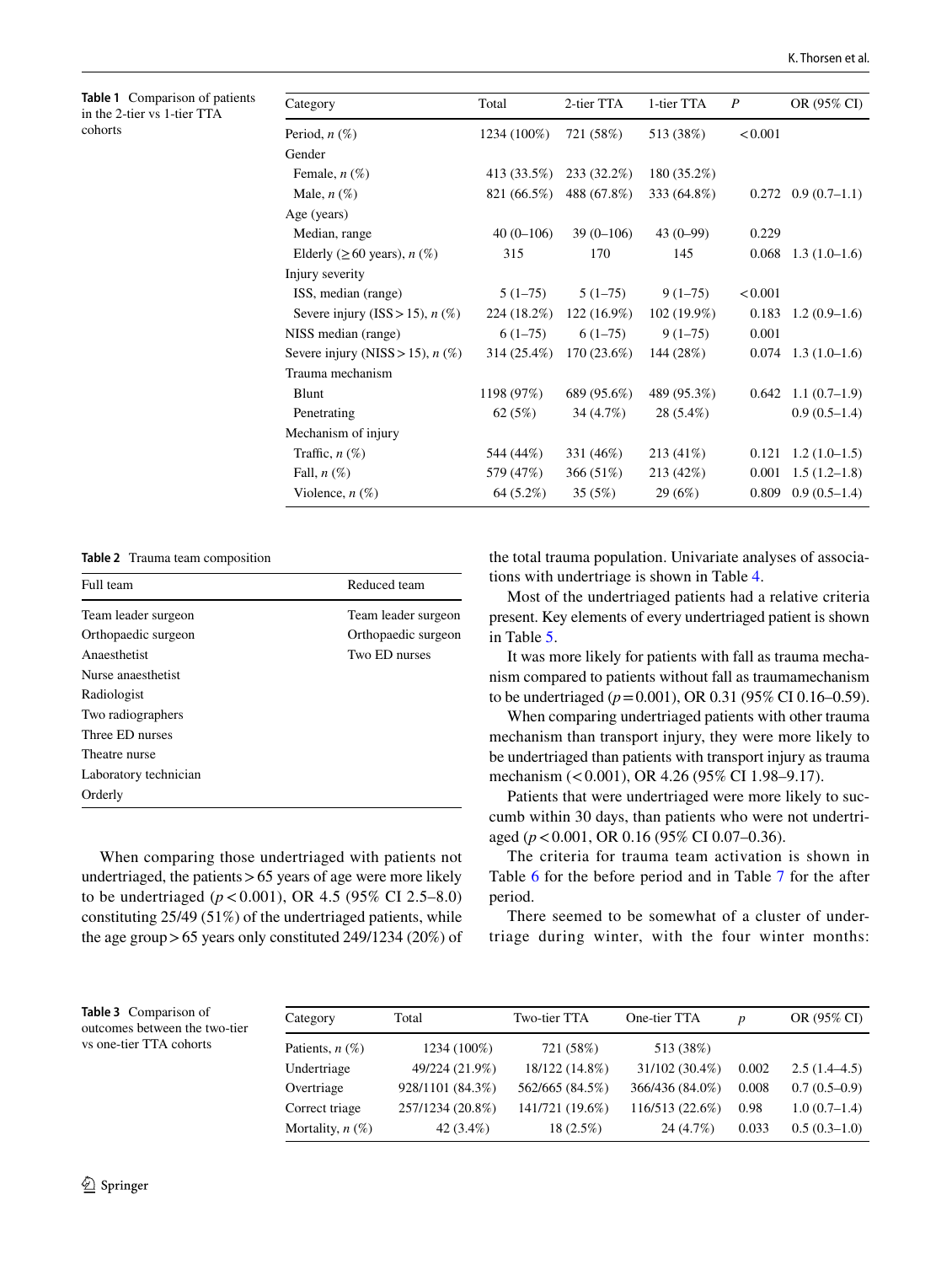Changing from a two-tiered to a one-tiered trauma team activation protocol: a before–after…

<span id="page-4-0"></span>**Table 4** Univariate analyses of undertriaged patients

|                  | Undertriaged<br>patients $(N=49)$ | Not undertriaged<br>patients $(N=1185)$ | $p$ value | OR (95% CI)         |
|------------------|-----------------------------------|-----------------------------------------|-----------|---------------------|
| Median age (IQR) | $66(52-83)$                       | $38(22 - 58)$                           | < 0.001   |                     |
| Median GCS(IQR)  | $15(14-15)$                       | $15(14-15)$                             | 0.747     |                     |
| <b>Sex</b>       |                                   |                                         |           |                     |
| Male             | 33 (67%)                          | 787 (66%)                               |           |                     |
| Female           | 16(33%)                           | 397 (34%)                               | 0.899     | $1.04(0.57-1.91)$   |
| Age              |                                   |                                         |           |                     |
| $\leq 65$ years  | 24/983 (2.4%)                     | 959/983 (97.6%)                         |           |                     |
| $> 65$ years     | 25/249 (10%)                      | 224/249 (90.0%)                         | < 0.001   | $4.5(2.5-8.0)$      |
| Transport injury |                                   |                                         |           |                     |
| Yes              | $8(16.3\%)$                       | 537 (45.3%)                             |           |                     |
| N <sub>0</sub>   | 41 (83.7%)                        | 646 (54.7%)                             | < 0.001   | $4.26(1.98-9.17)$   |
| Fall injury      |                                   |                                         |           |                     |
| Yes              | 36 (73.5%)                        | 542 (45.7%)                             |           |                     |
| N <sub>0</sub>   | 13(26.5%)                         | 636 (54.3%)                             | 0.001     | $0.31(0-1-0.59)$    |
| Blunt            | 49/1178 (4.2%)                    | 1128/1178 (95.8%)                       |           |                     |
| Penetrating      | 0/56(0%)                          | 56/56 (100%)                            | 0.103     | $0.96(0.95 - 0.97)$ |
| 30-day mortality | $8(16.3\%)$                       | 34 (2.9%)                               | < 0.001   | $6.2(2.7-14.1)$     |
| 2-tier period    | 18/721 (2.5%)                     | 703/721 (97.5%)                         |           |                     |
| 1-tier period    | 31/513 (6.0%)                     | 482/513 (94%)                           | 0.002     | $2.5(1.4-4.5)$      |

December–March represented 27/50 (54%) of the undertriaged patients.

After changing from two-tier to one-tier approach the annual admittance rate of trauma patients decreased signifcantly. The total number of patients with ISS>15 was also lower, but not signifcantly. Median ISS in the two-tier period was 13 for patients with no TTA (Neither full nor reduced) versus five for those with a TTA  $(p < 0.001)$ .

In the one-tier period patients with no TTA had a median ISS of 14 versus five for those with TTA  $(p < 0.001)$ .

Including only patients with an  $ISS > 15$ , the mortality was 13.7% (14/102) in the one-tier period versus 10.7%  $(13/122)$  in the two-tier period  $(p=0.482)$ .

Including only patients with an  $ISS \leq 15$ , the mortality was 2.8% (11/393) in the one-tier period versus 0.08% (5/599) in the two-tier period ( $p=0.019$ ).

#### **Discussion**

In the current study, a change in protocol from two-tiered TTA to one-tiered TTA caused a significant increase in undertriage from 15 to 30%, with an odds ratio of 2.5 for undertriage in the after period. The overall mortality increased, but this has to be considered in the light of substantially lower volume of trauma patients admitted in the one-tier period. In addition, due to the change in protocol and lower admittance rate, the patients in the after period had a statistically signifcant higher median ISS. However,

the mortality for the group with  $ISS > 15$  also increased, but not statistically signifcant. As such we believe the increase in mortality to be explained frst and foremost by the lower denominator in the after period.

The undertriaged patients were dominated by patients>65 years of age, with fall as trauma mechanism and head injury as the dominating injury.

The patients that did not receive a TTA had a signifcantly higher ISS than patients who did receive a TTA. This can be seen as a paradox, yet is, at least to an extent, a function of the current TTA criteria and method of identifying undertriaged patients retrospectively. Further, the patients who did not receive any TTA were signifcantly older than patients who did receive a TTA. Patients with fall as trauma mechanism were more likely not to receive a TTA than patients with other mechanisms than fall during both periods.

Several other studies have found similar results, with older patients with low-energy falls being undertriaged [[5,](#page-8-3) [9](#page-8-7), [15\]](#page-8-13).There may be several reasons for this. The undertriaged patients in both the before and after period were dominated by geriatric patients with low-energy falls and head injuries as the dominating injury. Most of the undertriaged patients were found to have a relative criterion that would yield a reduced team in the before period, while this did not yield a TTA in the after period, but stated "a lower threshold for TTA present if any of the criteria present". Hence, the lack of a reduced team seems to have given the prehospital personnel a higher threshold for trauma alarm set-off, understanding the consequences overtriage with a full trauma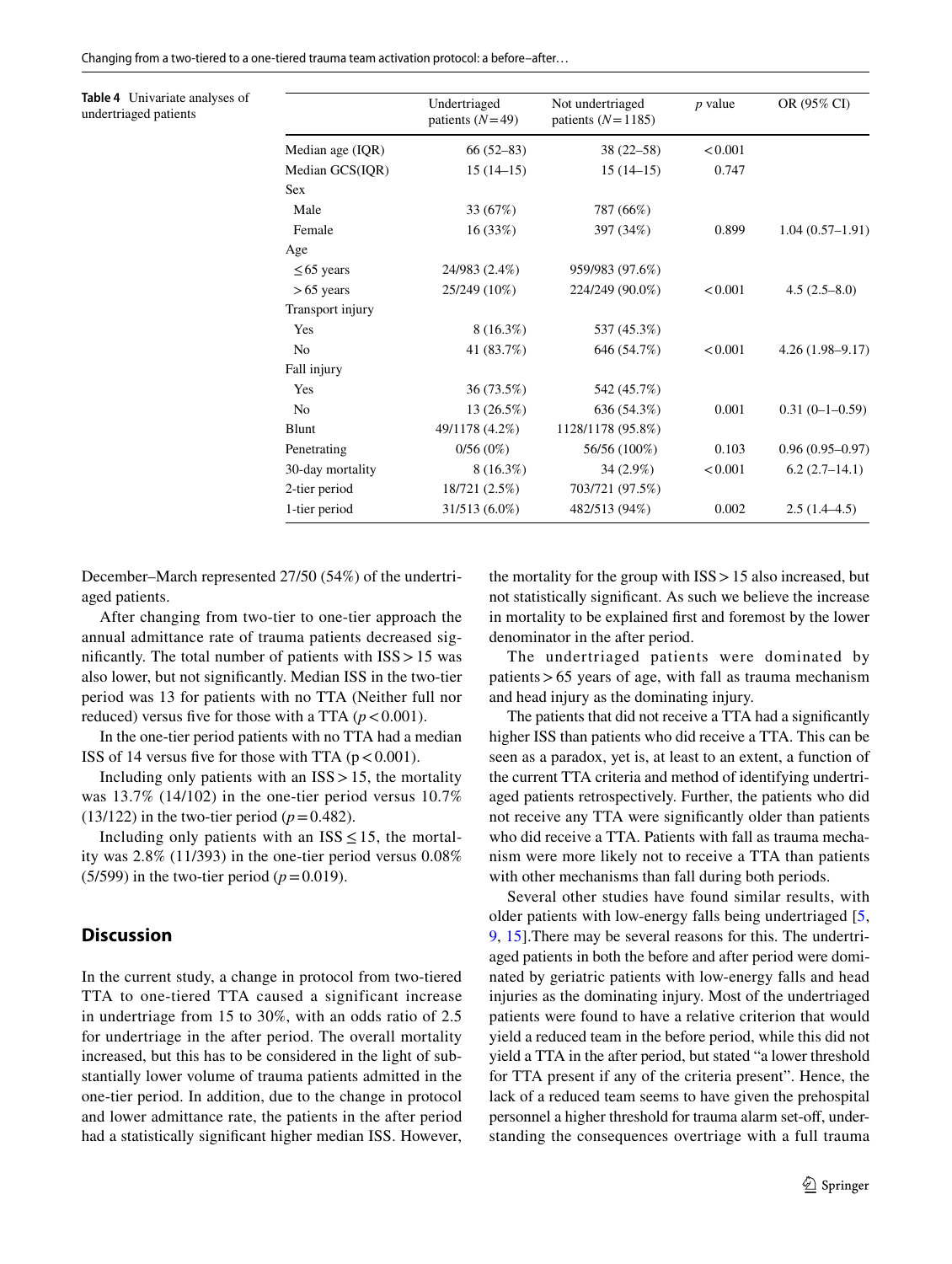<span id="page-5-0"></span>**Table 5** Undertriaged patients at Stavanger University hospital in the (a) before period (2017), (b) after period (2018)

| Patient Age sex |    |             | Injury mechanism           | Abso-<br>lute<br>criteria |          |    | Relative criteria ISS Dominating injury                     | $30$ -day<br>mortal-<br>ity |
|-----------------|----|-------------|----------------------------|---------------------------|----------|----|-------------------------------------------------------------|-----------------------------|
| (a)             |    |             |                            |                           |          |    |                                                             |                             |
| 1               | 81 |             | Female Low-energy fall     | No                        | Yes      | 29 | Subdural hematoma                                           | Yes                         |
| 2               | 21 | Male        | Fall from skateboard       | No                        | Yes      | 17 | Open tibial fracture                                        | No                          |
| 3               | 38 | Male        | Low-energy fall            | No                        | No       | 17 | Epidural/subdural hematoma                                  | No                          |
| 4               | 52 | Male        | Low-energy fall            | No                        | Yes      | 29 | Subdural hematoma                                           | No                          |
| 5               | 65 | Female      | Fall                       | No                        | Yes      | 41 | Liverlaceration/subarachnoidal bleeding                     | No                          |
| 6               | 62 | Male        | Bicycle                    | No                        | Yes      | 18 | Subarachnoidal bleeding                                     | No                          |
| 7               | 92 | Male        | Low-energy fall            | No                        | Yes      | 17 | Subdural hematoma                                           | No                          |
| 8               | 69 | Male        | Fall                       | No                        | Yes      | 16 | Subarachnoidal/subdural bleeding                            | No                          |
| 9               | 90 | Female      | Fall in stairs             | Yes                       | Yes      | 26 | Subdural hematoma/costa fractures                           | Yes                         |
| 10              | 91 | Male        | Low-energy fall            | No                        | Yes      | 16 | Hemothorax/multiple costa fractures                         | No                          |
| 11              | 77 | Male        | Low-energy fall            | Yes                       | Yes      | 24 | Subdural hematoma/subarachnoidal bleeding/skull<br>fracture | No                          |
| 12              | 89 | Male        | Fall in stairs             | No                        | Yes      | 17 | Subdural bleeding                                           | No                          |
| 13              | 61 | Male        | Low-energy fall            | No                        | Yes      | 17 | Multiple costa fractures                                    | No                          |
| 14              | 51 | Male        | Bicycle                    | No                        | No       | 17 | Subdural hematoma, C4 fracture                              | No                          |
| 15              | 67 | Male        | Low-energy fall            | No                        | Yes      | 17 | Subdural hematoma                                           | Yes                         |
| 16              | 60 | Male        | Low-energy fall            | Yes                       | Yes      | 25 | Bilateral subdural hematoma                                 | No                          |
| 17              | 57 | Male        | Motorcycle                 | N <sub>o</sub>            | No       | 16 | Large pneumothorax, costafractures                          | No                          |
| 18              | 63 |             | Female Low-energy fall     | No                        | Yes      | 17 | Subdural hematoma                                           | No                          |
| (b)             |    |             |                            |                           |          |    |                                                             |                             |
| 1               | 80 |             | Female Low-energy fall     | No                        | Yes      | 24 | Subdural hematoma                                           | No                          |
| 2               | 76 |             | Female Low-energy fall     | No                        | Yes      | 17 | Intracerebral bleeding                                      | No                          |
| 3               | 98 |             | Female Low-energy fall     | No                        | Yes      | 21 | Subdural hematoma                                           | No                          |
| 4               | 3  |             | Female Hit by heavy object | No                        | Yes      | 16 | Skull fracture, cerebellar bleeding                         | No                          |
| 5               | 92 | Male        | Low-energy fall            | No                        | Yes      | 16 | Subdural hematoma                                           | No                          |
| 6               | 13 |             | Female Fall from horse     | No                        | Yes      | 17 | Liver laceration grade 4-5                                  | No                          |
| 7               | 7  | Male        | Fall                       | No                        | Yes      | 16 | Spleen injury grade 4                                       | No                          |
| 8               | 93 |             | Female Low-energy fall     | No                        | Yes      | 17 | Subarachnoidal/subdural bleeding                            | Yes                         |
| 9               | 44 | Male        | Fall                       | No                        | No       | 16 | Subdural hematoma/skull fracture                            | No                          |
| 10              | 50 | Male        | <b>MVA</b>                 | No                        | Yes      | 19 | Multiple costa fractures                                    | No                          |
| 11              | 59 | Male        | Hit by heavy object        | No                        | Yes      | 17 | Subarachnoidal bleeding                                     | No                          |
| 12              | 80 | Male        | Low-energy fall            | No                        | Yes      | 10 | Small subdural hematoma                                     | No                          |
| 13              | 6  | Female Fall |                            | No                        | Yes      | 18 | Spleen injury grade 3 /pneumothorax                         | N <sub>0</sub>              |
| 14              | 48 | Male        | Low-energy fall            | No                        | $\rm No$ | 17 | Subarachnoidal/subdural bleeding                            | No                          |
| 15              | 48 | Male        | Bicyle                     | No                        | No       | 17 | Subarachnoidal/subdural bleeding                            | No                          |
| 16              | 83 |             | Female Low-energy fall     | No                        | Yes      | 26 | Subdural hematoma                                           | Yes                         |
| 17              | 66 | Male        | Fall                       | Yes                       | Yes      | 16 | Multiple costa fractures                                    | No                          |
| 18              | 38 | Female      | Bicycle                    | No                        | No       | 17 | Skull fracture                                              | No                          |
| 19              | 72 | Male        | Low-energy fall            | No                        | Yes      | 17 | Subarachnoidal/subdural bleeding                            | No                          |
| 20              | 60 | Male        | Bicycle                    | No                        | Yes      | 21 | Subdural hematoma                                           | No                          |
| 21              | 85 | Male        | Low-energy fall            | No                        | Yes      | 20 | Multiple costa fractures                                    | No                          |
| 22              | 82 | Male        | Low-energy fall            | No                        | Yes      | 17 | Subarachnoidal/subdural bleeding                            | N <sub>0</sub>              |
| 23              | 86 | Male        | Low-energy fall            | No                        | Yes      | 17 | Subdural bleeding                                           | No                          |
| 24              | 25 | Male        | Sporting injury            | Yes                       | No       | 25 | Aortic laceration                                           | Yes                         |
| 25              | 59 | Male        | Low-energy fall            | N <sub>0</sub>            | Yes      | 17 | Subarachnoidal/subdural bleeding                            | N <sub>o</sub>              |
| 26              | 60 | Male        | Low-energy fall            | N <sub>0</sub>            | Yes      | 16 | Multiple costa fractures/pneumothorax                       | N <sub>o</sub>              |
| 27              | 72 | Male        | Low-energy fall            | No                        | Yes      | 21 | Subdural hematoma                                           | No                          |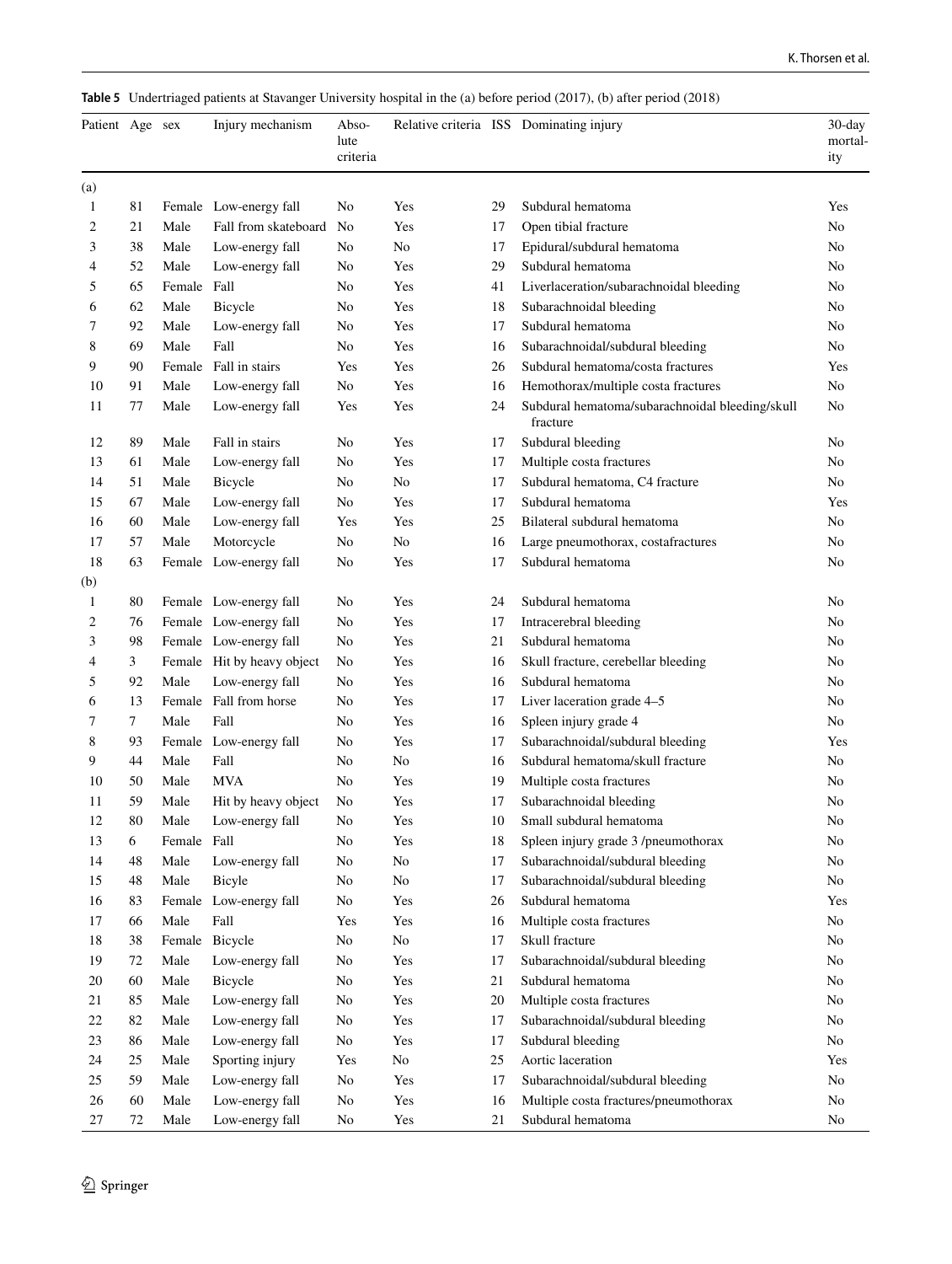Changing from a two-tiered to a one-tiered trauma team activation protocol: a before–after…

| <b>Table 5</b> (continued) |    |      |                        |                           |     |    |                                                  |                             |
|----------------------------|----|------|------------------------|---------------------------|-----|----|--------------------------------------------------|-----------------------------|
| Patient Age sex            |    |      | Injury mechanism       | Abso-<br>lute<br>criteria |     |    | Relative criteria ISS Dominating injury          | $30$ -day<br>mortal-<br>ity |
| 28                         | 80 |      | Female Low-energy fall | No                        | Yes | 24 | Neck injury/spinal cord                          | No                          |
| 29                         | 85 |      | Female Low-energy fall | No                        | Yes | 25 | Subdural hematoma                                | Yes                         |
| 30                         | 79 |      | Female Fall in stairs  | No                        | Yes | 24 | C7 fracture, medulla contusion, facial fracture  | Yes                         |
| 31                         | 59 | Male | Fall in stairs         | Yes                       | Yes | 21 | Subdural hematoma/skull fracture/costa fractures | N <sub>0</sub>              |

#### <span id="page-6-0"></span>**Table 6** Trauma team criteria in the before period

| Full trauma team                                                         | Reduced trauma team                                                 |
|--------------------------------------------------------------------------|---------------------------------------------------------------------|
| $RTS \leq 11$                                                            | $Age < 60$ years                                                    |
| GCS < 14                                                                 | $Age < 6$ years                                                     |
| Respiration rate < 9/min                                                 | Severe comorbidity (COPD, heart failure etc.)                       |
| Respiration rate $> 25$ /min                                             | Pregnancy                                                           |
| $Spo2 < 90\%$                                                            | Increased risk of bleeding (anticoagulant drugs, coagulopathy)      |
| Intubated/attempted intubation                                           |                                                                     |
| Obvious massive haemorrhage                                              | Co-passenger killed                                                 |
| Systolic blood pressure <90 mmHg                                         | Entrapped person                                                    |
|                                                                          | Person ejected from vehicle/motorcycle                              |
| Facial injury with risk for airway obstruction                           | Pedestrian, cyclist run down at $>$ 30 km/h or thrown up in the air |
| Flail chest                                                              | Collision speed $> 50$ km/h                                         |
| Suspected pneumothorax                                                   | Deformed vehicle compartment                                        |
| Stab or gunshot wound proximal to knee or elbow                          | Airbag set off                                                      |
| Suspected pelvic fracture                                                | Vehicle roll-over                                                   |
| Crushed, mangled or amputated extremity                                  |                                                                     |
| Two or more long bone fractures                                          | Fall > 5 m (adults)                                                 |
| Open fracture with ongoing haemorrhage                                   | Fall > 3 m (children)                                               |
| Open skull fracture or impression fracture                               | Interhospital transfer and $<$ 24 h since time of injury            |
| Suspected spinal cord injury                                             |                                                                     |
| Burn injury ( $\geq$ grade II) > 15% total body surface area             |                                                                     |
| Accident with several severely injured (suspected or confirmed) patients |                                                                     |
| Upgrade to full trauma team                                              |                                                                     |
| When two or more criteria for reduced trauma team are fulfilled          |                                                                     |
| When reduced trauma team finds a perceived stable patient to be unstable |                                                                     |

team puts on hospital resources. In some of the cases the trauma criteria were not met, even though the patient later is found to have an  $ISS > 15$ , the corresponding physiologic parameters are not always present. And second, there might exist a prehospital bias to low-energy falls that misleads the prehospital team. The relative criteria in the before period yielded a reduced team, while these criterias are specifed as "if any of these criteria are present (see Table [7\)](#page-7-0), a lower threshold for TTA is present" in the current national triage criteria. Ironically, earlier attempts to improve triage precision reduced undertriage from 28 to 19% after implementing a two-tiered TTA [[5\]](#page-8-3). These results question both the one-tier model and the trauma criterias used for the Norwegian trauma population. However, several studies from Norway have described considerable higher undertriage than the accepted  $5\%$  [\[5,](#page-8-3) [9,](#page-8-7) [10,](#page-8-8) [16\]](#page-8-14) and also considerable higher overtriage than accepted, of about 80% [\[10](#page-8-8)] using a one tier TTA model. A fresh Dutch study estimated considerable improvements in triage precision after identifying the most optimal triage criterias in their own trauma population [\[15](#page-8-13)].

Efforts have been made elsewhere to address patients>65 years of age with low--energy falls, with expedited teams specifcally addressed for this group. One study found to decrease length of stay, but with no improvement in mortality after implementing an expedited team [[17](#page-8-15)]. If we are to provide a decent and optimal care for older patients with low injury falls, a change in the trauma system may be necessary. It appears that the trauma criterias in use based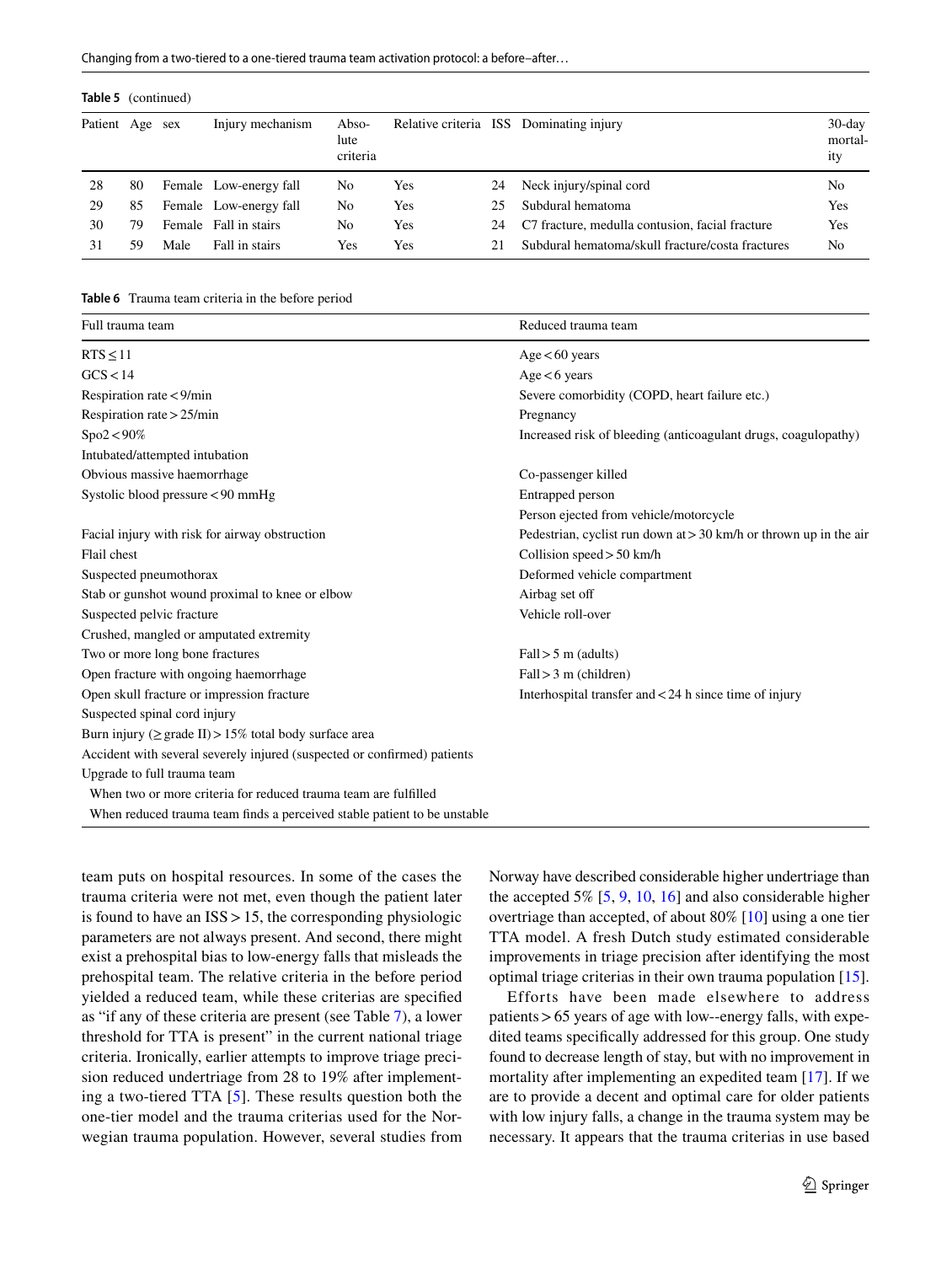<span id="page-7-0"></span>**Table 7** National trauma team criteria in the after period

| Trauma team                                                                                      |  |
|--------------------------------------------------------------------------------------------------|--|
| Vital functions                                                                                  |  |
| Respiration rate $<$ 10/min                                                                      |  |
| Respiration rate > 29/min (or need of ventilatory support)                                       |  |
| $Spo_2<90\%$ without O2                                                                          |  |
| Systolic blood pressure < 90 mmHg                                                                |  |
| Pulse $<$ 130/min                                                                                |  |
| Severe hypothermia without normal circulation                                                    |  |
| Anatomy                                                                                          |  |
| Facial injury with risk for airway obstruction                                                   |  |
| Open skull fracture or impression fracture                                                       |  |
| Penetrating injury to face, neck, torso or extremities proximal to elbow or knee                 |  |
| Strong thoracic pain (suspicion of multiple costa fractures)                                     |  |
| Large external bleeding                                                                          |  |
| Large crush injuries                                                                             |  |
| Two or several large fractures                                                                   |  |
| Strong pelvic pain (suspicion of pelvic fracture)                                                |  |
| Suspected spinal cord injury                                                                     |  |
| Injury to two body regions (head/neck/thoracic/abdominal/pelvic/spine/femur)                     |  |
| Burn injury ( $\geq$ grade II) > 15% total body surface area (children 10%) or inhalation injury |  |
| Mechanism of injury                                                                              |  |
| Collision speed $> 50$ km/h without seat belt or airbag not released                             |  |
| Vehicle roll-over                                                                                |  |
| Entrapped person in vehicle                                                                      |  |
| Person ejected from vehicle/motorcycle                                                           |  |
| Cyclist or pedestrian hit by motor vehicle                                                       |  |
| $Fall > 5$ m (adults), $Fall > 3$ m (children)                                                   |  |
| IF any of the criterias below are present a lower threshold for TTA is mandated                  |  |
| Age > 60 years                                                                                   |  |
| Age < 5 years                                                                                    |  |
| Severe comorbidity (COPD, heart failure etc.)                                                    |  |
| $P$ regnancy > 20 weeks                                                                          |  |
| Increased risk of bleeding (anticoagulant drugs, coagulopathy)                                   |  |
| Intoxication                                                                                     |  |

on the feld triage criterias does not function optimally for this patient group. As a consequence of the fndings in this study, we are introducing a specifc geriatric trauma team in SUH, that will seek to address and improve both undertriage and trauma care for the geriatric trauma patients in SUH, specifcally for the older patients with low-energy falls and suspected head injury.

Overtriage does not impact the trauma patient negatively per se but may lead to trauma team fatigue by a high rate of "false alerts" or a feeling of "cry wolf" to set alarm criteria. Importantly, other potentially sick patients may sufer in the lack of allocated resources when competing for the same personnel and time. An overtriage of>80% as seen in both periods in this study is too high and mandates scrutiny. However, to reduce undertriage one has to accept a certain degree of overtriage, where 25–50% has previously been described as acceptable by the American college of surgeons.

We question the generic recommendation of one-tiered TTA as recommended in the Norwegian national trauma guidelines and, a change in TTA protocol and/or TTA criteria that is ftted to the need of any specifc hospital trauma volume and population seems warranted.

The tendency to a cluster of undertriaged patients admitted in the four winter months was somewhat surprising. We do not have an explanation for this and can only speculate about this fnding. It may be just a coincidence since only two years were analysed. But if the fnding represents a real cluster, perhaps less sun and potentially vitamin D defciency can contribute and explain to some degree why there seemed to be a cluster of undertriaged